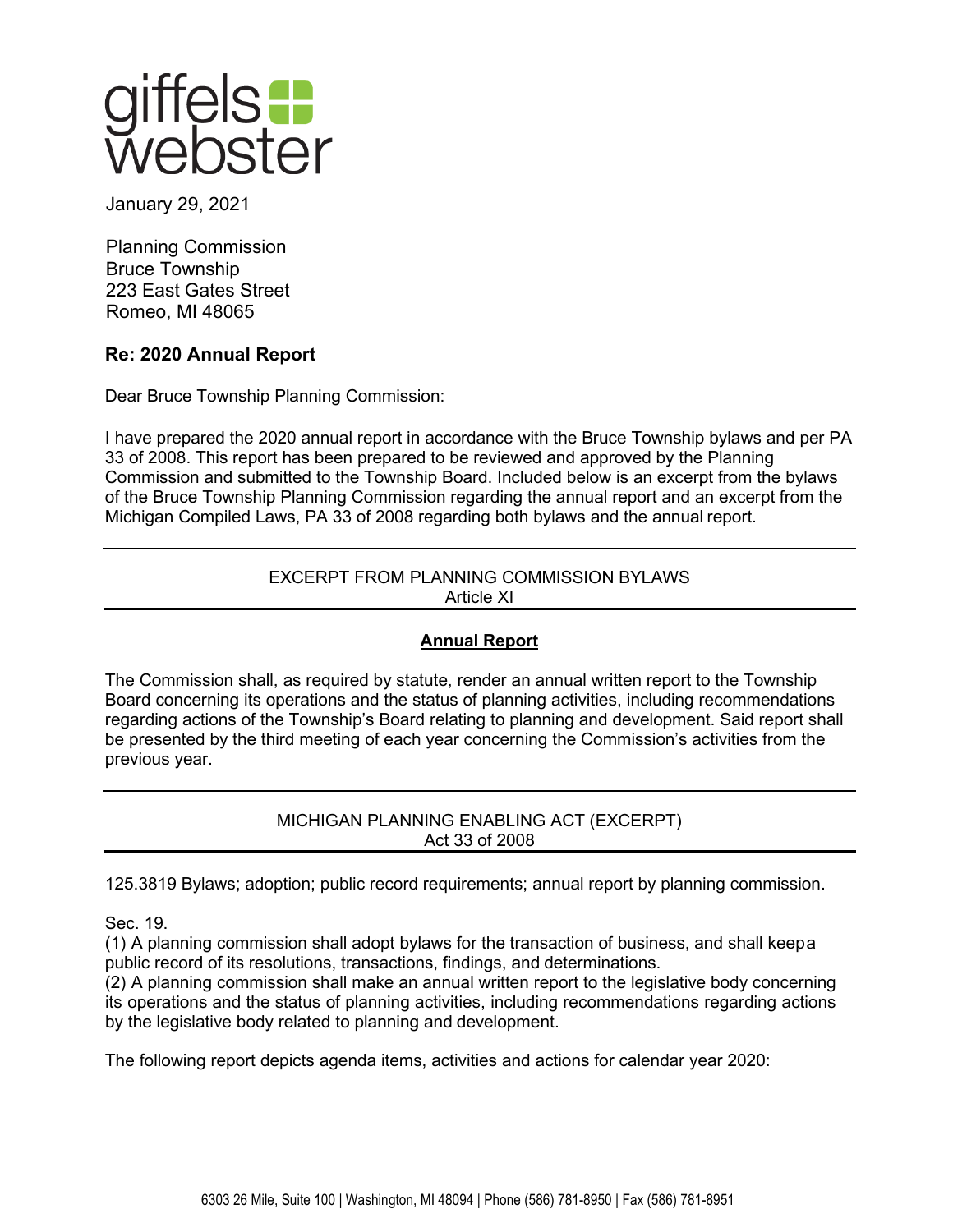# Annual Report Bruce Township Planning Commission 2020

January 8, 2020

- Prior to the regular meeting of the Planning Commission, a joint meeting of the Planning Commission, Township Board, and Zoning Board of Appeals was held. The Clearzoning ordinance was reviewed at this meeting, and the boards also participated in a joint training workshop focused on site plan review.
- Public hearing on request for special land use approval submitted by the Jablonowskis at 11411 35 Mile Rd; the request was to approve greater than the permitted number of accessory buildings, greater than the permitted total area of accessory buildings, and the location of a new accessory building in the front yard. The planning commission tabled the request pending discussion of the issue.
- Discussion of dry hydrant ordinance, other potential amendments.

## February 12, 2020

- Public hearing on request for special land use approval submitted by GPD to extend the height of an existing wireless tower on the Ford Proving Grounds (74240 Fisher). The planning commission recommended approval of the plan to the Township Board.
- Public hearing on request for special land use approval submitted by the Swiackis to permit the construction of an accessory building in the side yard. The planning commission recommended approval of the plan.
- Informal presentation by Pete Snyder, Jon Eadie, and Mike DeMil of potential development off McVicar.
- There was discussion of ordinance amendments and ongoing ordinance reformatting projects. Amendments discussed included home occupations and tree preservation. The planning commission discussed a change to the way fence height is measured, switching from established grade to existing grade, and banked this for a future public hearing

March 11, 2020

- The planning commission reviewed the site plan for Northern Groves Townhomes, submitted by Justin Racz. The plan proposed 170 multi-family units on 28.5 acres. After much discussion, the planning commission tabled the item to a future meeting pending further information.
- Public hearing on an amendment to Section 2.18.7, changing the measurement of fence height from established grade to existing grade. The planning commission recommended adoption of the amendment to the Township Board.
- Zoning amendment discussion: the commission discussed tree preservation and home occupations.
- PC by-laws were reviewed and accepted as-is.

April 8, 2020 (cancelled)

## May 13, 2020

6303 26 Mile, Suite 100 | Washington, MI 48094 | Phone (586) 781-8950 | Fax (586) 781-8951 • The planning commission reviewed the site plan for Northern Groves Townhomes, submitted by Justin Racz. The plan proposed 170 multi-family units on 28.5 acres. After much discussion, the planning commission tabled the item to a future meeting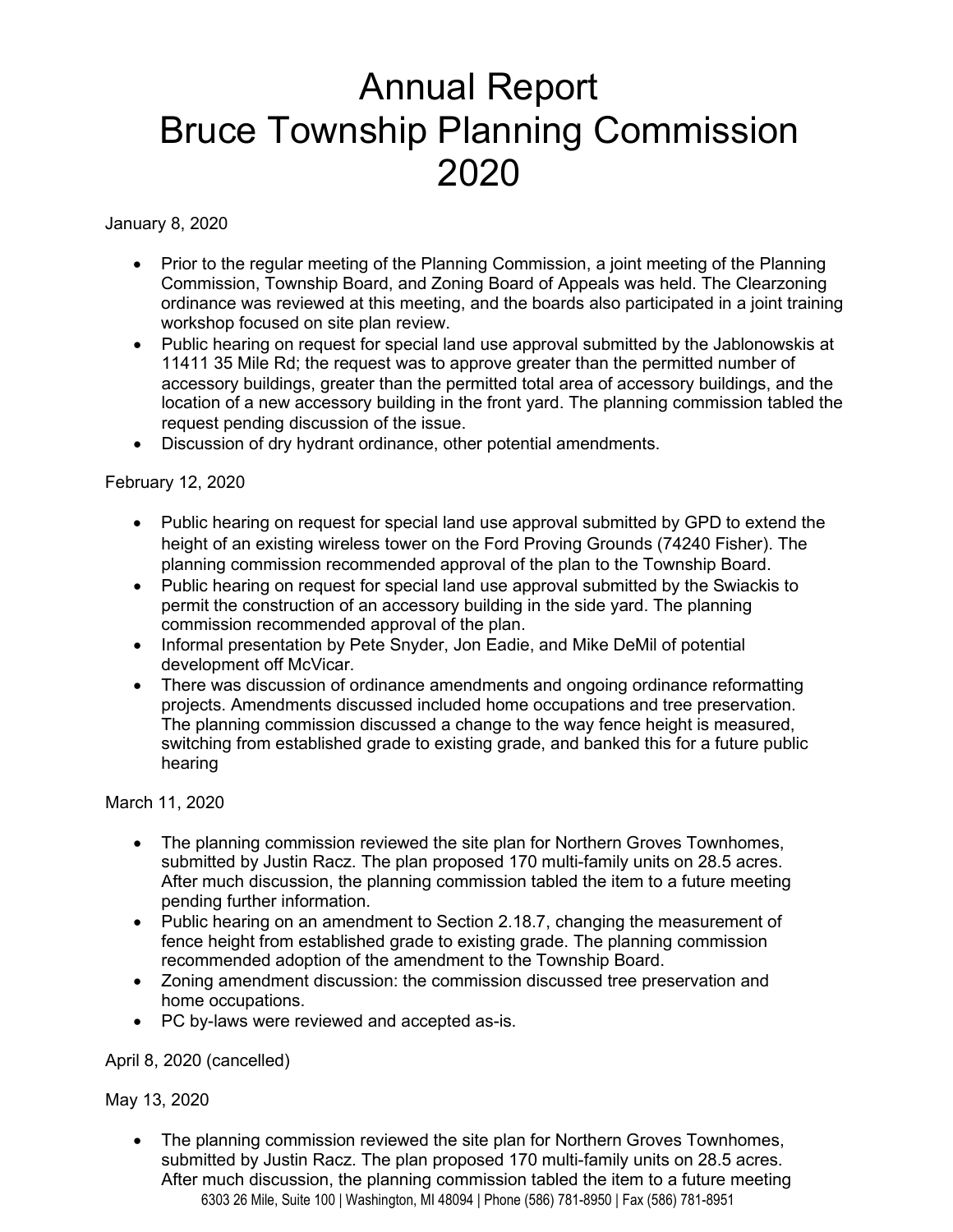pending further information, including changes to the design that more firmly classified the units as multiplex townhomes rather than apartments, per the definitions in the ordinance. The plan was also modified to meet internal setback requirements. Discussion was also held on the balance of the property subject to the conditional rezoning. The planning commission approved the site plan.

- The commission discussed a site plan submitted by Brad Korte for an industrial facility on lots 4 and 5 of the industrial site condo served by Korte Rd. The planning commission approved the site plan.
- The commission discussed a plan Bruce Tech Park, a 75-acre industrial park on the north side of 33 Mile Rd. The plan presented the layout of a private road, though not the final boundaries of the lots in the subdivision. The planning commission approved the plan for the private road.
- Brief discussion was held on a recent Michigan Supreme Court ruling on marijuana primary caregivers.

## June 10, 2020

- The planning commission reviewed the site plan for a proposed site condominium submitted by Mike DeMil. The condominium, called Pond Creek Estates, is 28 lots (some of which are outlots to the condo) on the west side of Van Dyke, south of the intersection with the bypass. The planning commission granted preliminary approval to the site condo plan.
- A public hearing was set for the Clearzoning Ordinance for the July  $8<sup>th</sup>$  meeting.
- A public hearing was set on minor amendments to the home occupations ordinance.

July 8, 2020 (cancelled)

August 12, 2020

- Election of officers was moved to October.
- The public hearing for Clearzoning was re-set for September (the July meeting having been cancelled).
- The public hearing for home occupations was re-set for September (the July meeting having been cancelled).
- The planning commission considered final approval of the site plan for the Highland Hills site condominium. The plan was originally approved as a special land use under a sincerepealed cluster lot development provision. The planning commission recommended approval of the final site condominium plan to the Township Board. The planning commission also recommended approval of a private road in the development.

September 9, 2020

- The commission held a public hearing on an amendment to the home occupations standards (Section 2.21), amending the definition of a home occupation and permitting up to 25% of an accessory structure to be used as storage only for a home occupation (home occupations being otherwise prohibited in accessory buildings).
- The planning commission held a public hearing on the Clearzoning reformatting of the Zoning Ordinance. The planning commission recommended adoption of the newly reformatted ordinance.
- The planning commission held a public hearing on a request for special land use approval submitted by Mr. DelGreco at 70300 Henry Ross. The request was for the placement of a small accessory building in the front yard, adjacent to the driveway gate. The planning commission recommended approval of the special land use, subject to a variance from the ZBA.
- 6303 26 Mile, Suite 100 | Washington, MI 48094 | Phone (586) 781-8950 | Fax (586) 781-8951 The planning commission held a public hearing on a request for special land use approval submitted by Darrell Rau at 14950 Armada Center. The request was to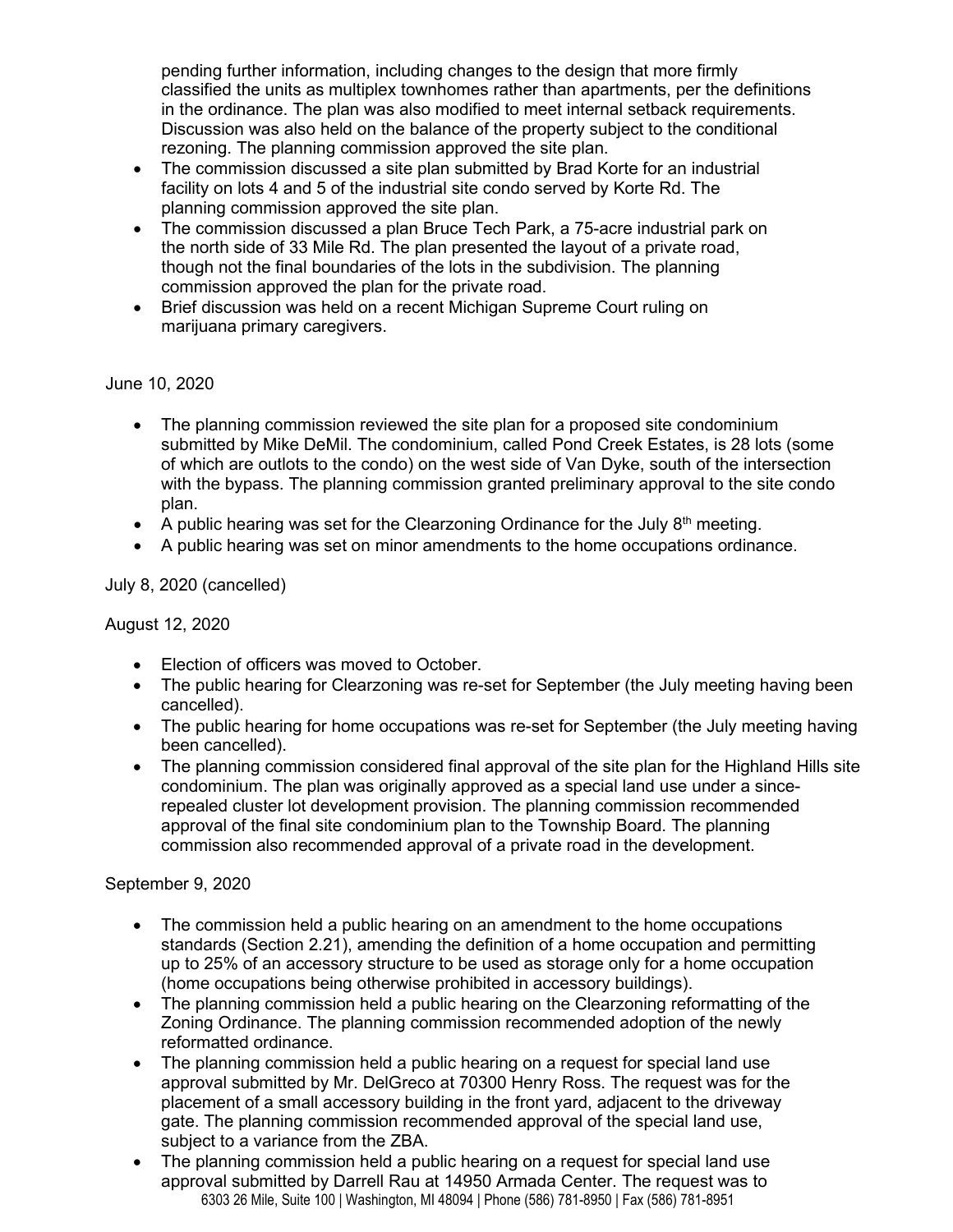facilitate the construction of a lean-to addition to a barn over an existing concrete pad; this addition caused the barn to exceed the maximum square footage for accessory buildings. The planning commission recommended approval of the special land use to the Township Board.

• The planning commission considered a request for site plan approval by Vic Stefanoski at 79363 Van Dyke to permit the construction of a storage garage at the Three Oaks driving range, as well as the addition of more parking. The planning commission approved the site plan.

#### September 23, 2020

The Planning Commission conducted an informal information session with Darrell and Justin Racz on property conditionally zoned RM-1 Multiple-Family north of 33 Mile Road and east of McKay. The permitted unit count for the property has been used on only a portion of the property, and the information session solicited the feedback of nearby residents on what they would like to see happen with the property.

#### October 14, 2020

- The commission held a public hearing on a request for special land use submitted by Jeff Konchan at 11111 West Gate to permit a 1200 square foot accessory building. The planning commission recommended denial of the request to the township board, as the applicant's offered compromise position still exceeded the maximum permitted square footage by more than 25%.
- The commission held a public hearing on a request for special land use submitted by Vince Impastato at 72461 Sorrel Drive to permit a 1,280 square foot accessory building. The planning commission tabled the application pending more information.
- The commission held a public hearing on a request for special land use submitted by Leonard Compton at 77410 Oak Creek Court to permit an accessory building in the side yard. The planning commission recommended approval of the request to the Township Board.
- Justin Racz presented informally, discussing a potential plan for 130 units on 29 acres conditionally zoned RM-1; among the conditions of the rezoning is a limit of 170 units, all of which have been used on another portion of the property. The potential development would require an amendment to the conditional rezoning agreement. The commissioners discussed the potential proposal, and Mr. Racz withdrew from the discussion prior to action on a motion.

#### November 11, 2020

- The commission continued discussion of a request for special land use submitted by Vince Impastato at 72461 Sorrel Drive to permit a 1,280 square foot accessory building. The planning commission again tabled the application at the applicant's request. The planning commission agreed to look at the issue of accessory building square footage, with commissioners Kupets and Apel taking the lead.
- The planning commission considered a request for site plan approval by Vic Stefanoski at 79363 Van Dyke to permit the construction of a miniature golf course for which special land use approval has already been obtained. The planning commission approved the site plan.
- Election of officers. The following officers were elected for the following year:
	- o Chair: Ed Kupets
	- o Vice Chair: Marq Apel
	- o Secretary: Connie Schapman
- This was Commissioner Okoniewski's last planning commission meeting. He was thanked for his dedicated service to the township.